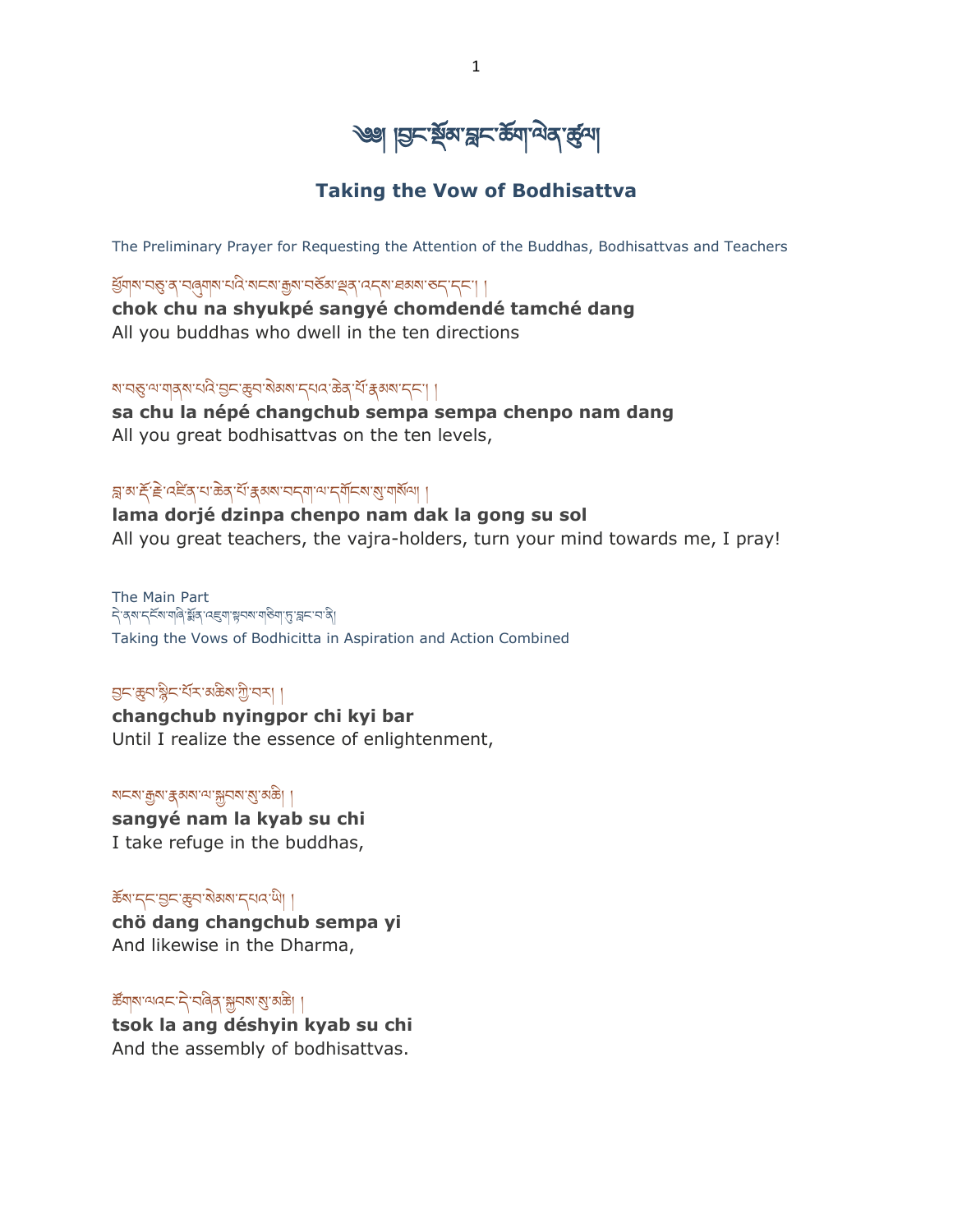# ৳'ৠर'ऄॖ(अन्नेजनीजना)

**jitar ngön gyi déshek kyi** Just as the sugatas of former times

## བྱང་ཆུབ་ཐུགས་ནི་སྐྱེད་པ་དང༌། །

**changchub tuk ni kyépa dang** Aroused the bodhicitta

### བྱང་ཆུབ་སེམས་དཔའི་བསླབ་པ་ལ། །

**changchub sempé labpa la** And established themselves by stages

### དེ་དག་རིམ་བཞིན་གནས་པ་ལྟར། །

**dédak rimshyin népa tar** In the training of a bodhisattva,

### देखबैबादबॅम्बाल के बाह्य **déshyin dro la pen döndu**

Just so, for the benefit of beings

# བྱང་ཆུབ་སེམས་ནི་བསྐྱེད་བགི་ཞིང༌། །

**changchub sem ni kyé gyi shying** I will arouse bodhicitta

## དེ་བཞིན་དུ་ནི་བསླབ་པ་ལའང༌། །

**déshyin du ni labpa la ang** And likewise I will train

### ২িৰামানৰীৰ দেখ্যস্থাৰ মানাই

**rimpa shyin du labpar gyi** Progressively in those disciplines.<sup>[15](https://www.lotsawahouse.org/tibetan-masters/chatral-rinpoche/bodhisattva-vow-patrul-tradition#ref15)</sup>

َٱلْإِيَّةُ क्षिण्ड्ये अध्यापश्च के बार के अध्यापश्च करने के अन्य अस्था अध्यापर के अन्य संभव पर साथ पर साथ कर we

will have taken the vow of arousing the bodhicitta. At the end comes the meditation on encouragement and rejoicing:

### དེང་དུས་བདག་ཚེ་འབྲས་བུ་ཡྡོད། ། **dengdü dak tsé drébu yö** Today, my birth has been fruitful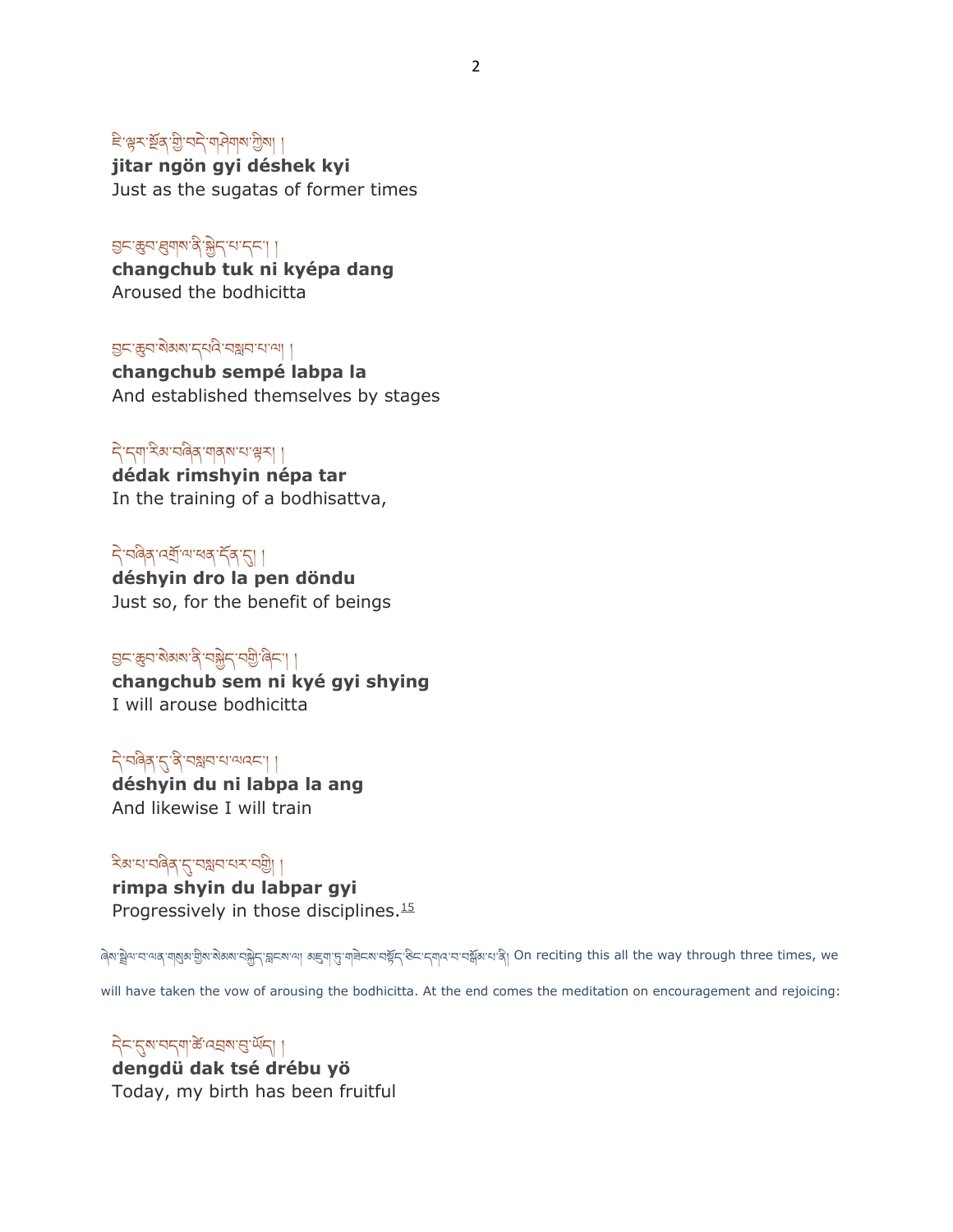### ৯' ਘੇ' থ্রेন' থ' <sup>ন</sup>মামাৰ অসমী

**mi yi sipa lekpar top** I have well obtained a human existence.

## དེ་རིང་སངས་རྒྱས་རིགས་སུ་སྐྱེས། །

**déring sangyé rik su kyé** Today I am born into the family of the buddhas:

#### லாதல் ஜன்ஜி ।

**sangyé sé su da gyur to** I have become a son or daughter of the buddhas. $16$ 

### ད་ནི་བདག་གིས་ཅི་ནས་ཀང༌། །

**da ni dak gi chi né kyang** From now on, at all costs, I will perform

### ২বান'দে'মধ্ৰুৰ 'থৰ''অৰ''নস্কৰুৰ 'দী

**rik dang tünpé lé tsam té** The actions befitting to my family.

### জুৰ অন অৰ্জুৰ বান কৰা আৰু বি

**kyön mé tsünpé rik di la** I will not be a stain

### རྡོག་པར་མི་འགྱུར་དེ་ལྟར་བྱ། །

**nyokpar mingyur détar ja** On this faultless noble family. $17$ 

ལྡོང་བས་ཕག་དར་ཕུང་པྡོ་ལས། །

**longwé chak dar pungpo lé** Just like a blind person

## ཇི་ལྟར་རིན་ཆེན་རེད་པ་ལྟར། །

**ji tar rinchen nyépa tar** Happening upon a priceless jewel in a heap of rubbish,

དེ་བཞིན་ཇི་ཞིག་ལྟར་སྟེས་ན། ། **déshyin jishyik tar té né**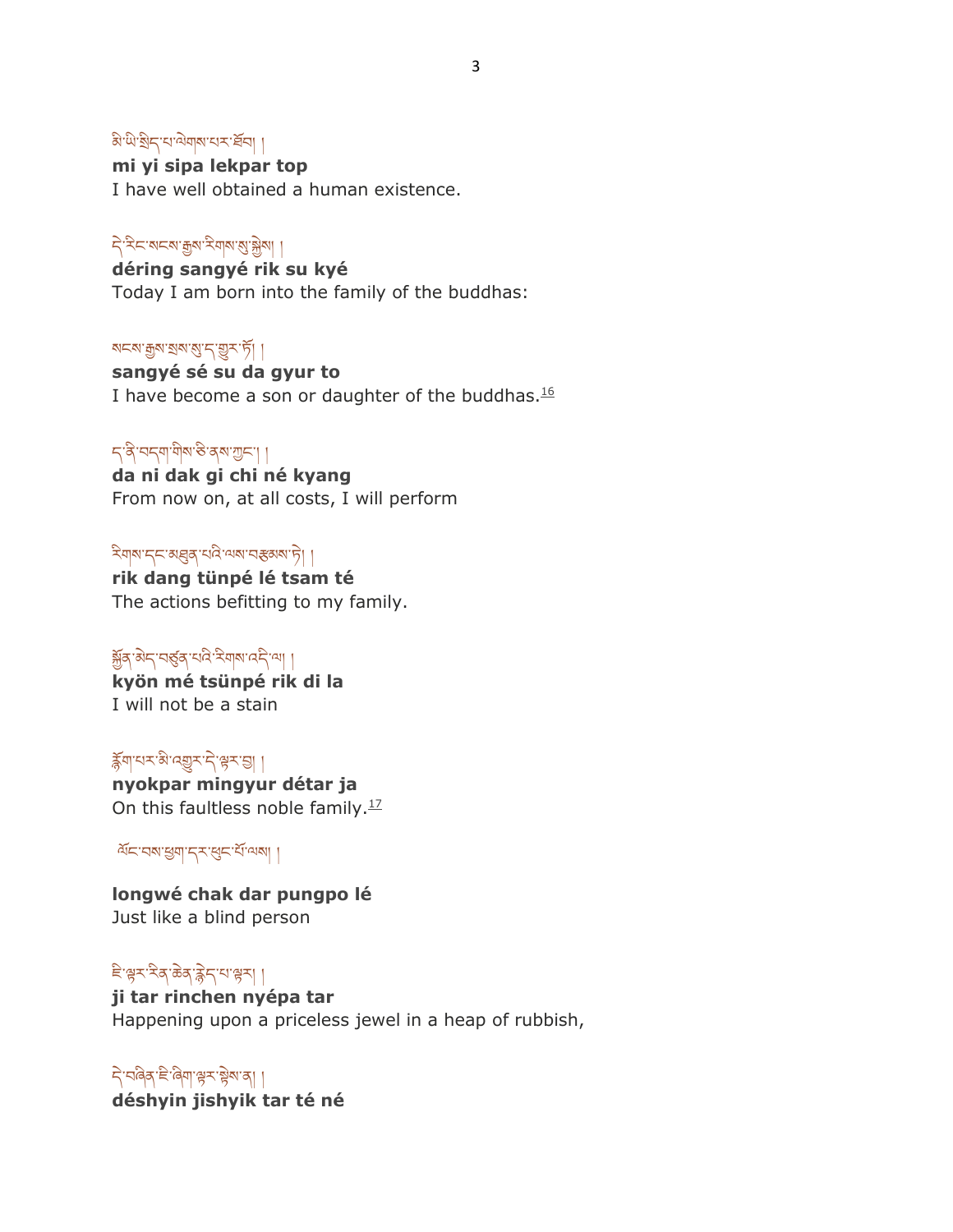So, through some fortunate coincidence,

# བྱང་ཆུབ་སེམས་ནི་བདག་ལ་སྐྱེས། །

**changchub sem ni dak la kyé** The bodhicitta has been born in me. $18$ 

### ঘন্মাণীদ্বিস্নিজুৰামাৰমৰাতন্ত্ৰী।

**dak gi déring kyobpa tamché kyi** Today, in the presence of all the protectors,

# જીવ રૂમ પર્યો નવા માંગી માંગી માંગી કે ત્યારે તે કે ત્યારે ત્યારે કે ત્યારે ત્યારે ત્યારે ત્યારે ત્યારે ત્યારે

**chen ngar drowa déshek nyi dang ni** I invite all beings to the state of sugata,

# ঘমান্নাৰাজ্যৰ বিদ্যালয়ৰ বিদ্যা

**bardu dé la drön du bö zin gyi** And, meanwhile, to happiness and bliss:

### ལྷ་དང་ལྷ་མིན་ལ་སྡོགས་དགའ་བར་གིས། །

**lha dang lhamin lasok gawar gyi** Gods, asuras and others-rejoice! $119$  $119$ 

#### ཞེས་དང༌། སྡོན་ལམ་གི་རིམ་པ་ནི།

The Series of Aspiration Prayers

བྱང་ཆུབ་སེམས་མཆྡོག་རིན་པྡོ་ཆེ། ། **changchub sem chok rinpoché** O sublime and precious bodhicitta,

# <u>য়৾ৠৢ</u>য়ৼ৸ৼঀৼ৻ৼ৸ৼ৻ৼ৸

**makyépa nam kyé gyur chik** May it arise in those in whom it has not arisen;

### སྐྱེས་པ་ཉམས་པ་མེད་པ་དང༌། །

**kyépa nyampa mépa yang** May it never decline where it has arisen,

য়ঁচাৰ্মা যঁচাৰ্ট বিভাগৰ কৰি ।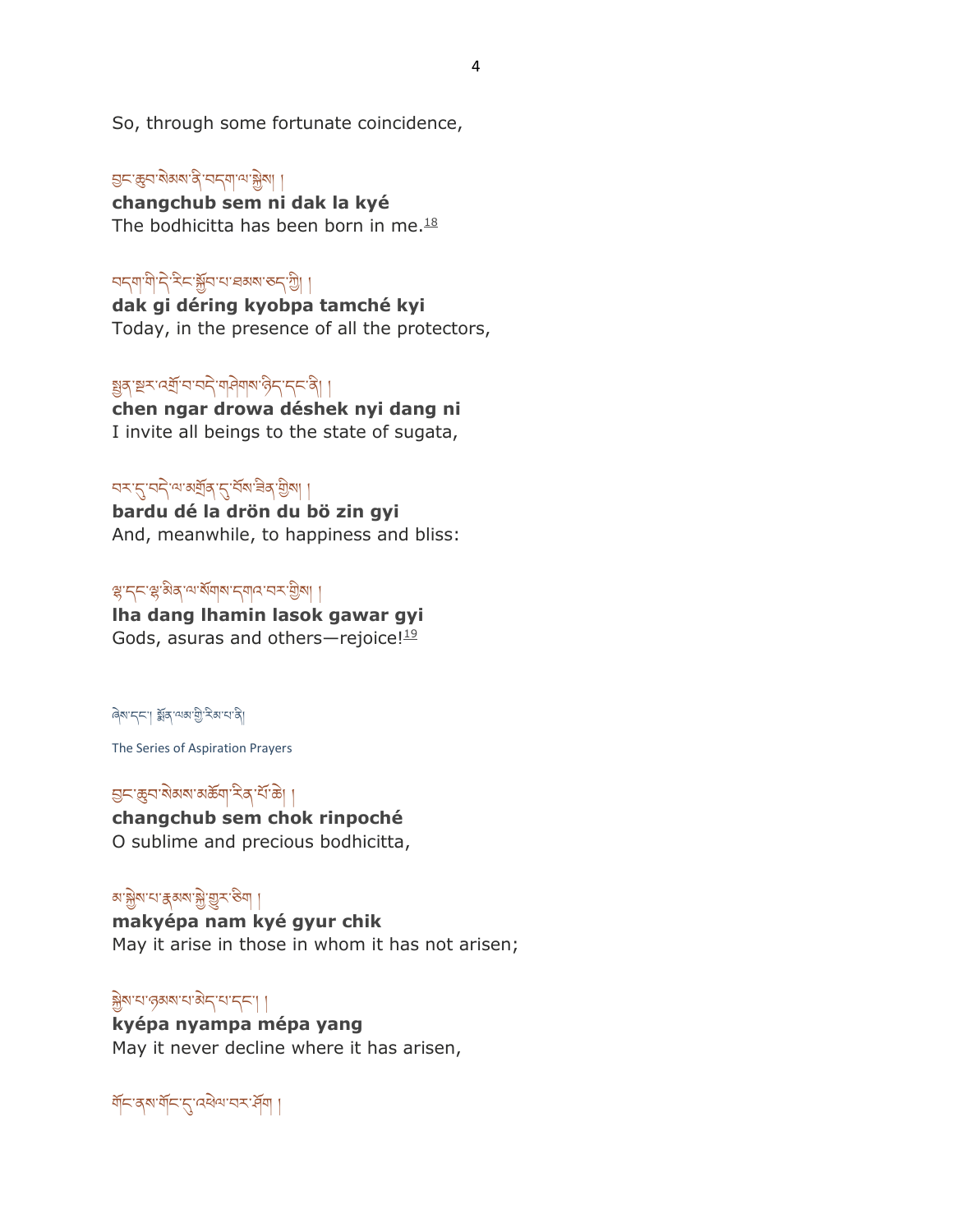#### **gong né gong du pelwar shok**

But go on increasing further and further!

བྱང་ཆུབ་སེམས་དང་མི་འབྲལ་ཞིང༌། །

**changchub sem dang mi dral shying** May they not be separated from bodhicitta,

#### བྱང་ཆུབ་སྤྱྡོད་ལ་གཞྡོལ་བ་དང༌། །

**changchub chö la shyölwa dang** But be always inclined to enlightened action:

### སངས་རྒྱས་རྣམས་ཀིས་ཡྡོངས་བཟུང་ཞིང༌། །

**sangyé nam kyi yongzung shying** May they be cared for by the buddhas, and

### ন্দ্ৰেশ্মী'ৰ্মম'ক্কৰম'ৰ্ষ্টাৰ্শ ব্ৰহ্ম'ৰ্শ ।

**dü kyi lé nam pongwar shok** May they abandon harmful action.

### བྱང་ཆུབ་སེམས་དཔའ་རྣམས་ཀིས་ནི། །

**changchub sempa nam kyi ni** May the bodhisattvas' good wishes

### বর্ষ্রার্দ্বব্যম্বামান্দর্যার্দ্রার্মণ ব্রিমা ।

**dro dön tuk la gong drup shok** For benefitting beings be fulfilled.

# अर्षोव्<sup>.</sup>सॅ'धेषा'वे पान्'न्यॅन्बान्'।

**gönpo yi ni gang gongpa** Whatever the protectors have intended for them:

### སེམས་ཅན་རྣམས་ལ་བདེ་འབྱྡོར་ཤྡོག །

**semchen nam la dé jor shok** May sentient beings receive it.

### སེམས་ཅན་ཐམས་ཅད་བདེ་དང་ལྡན་གྱུར་ཅིག །

**semchen tamché dé dang den gyur chik** May all sentient beings be happy.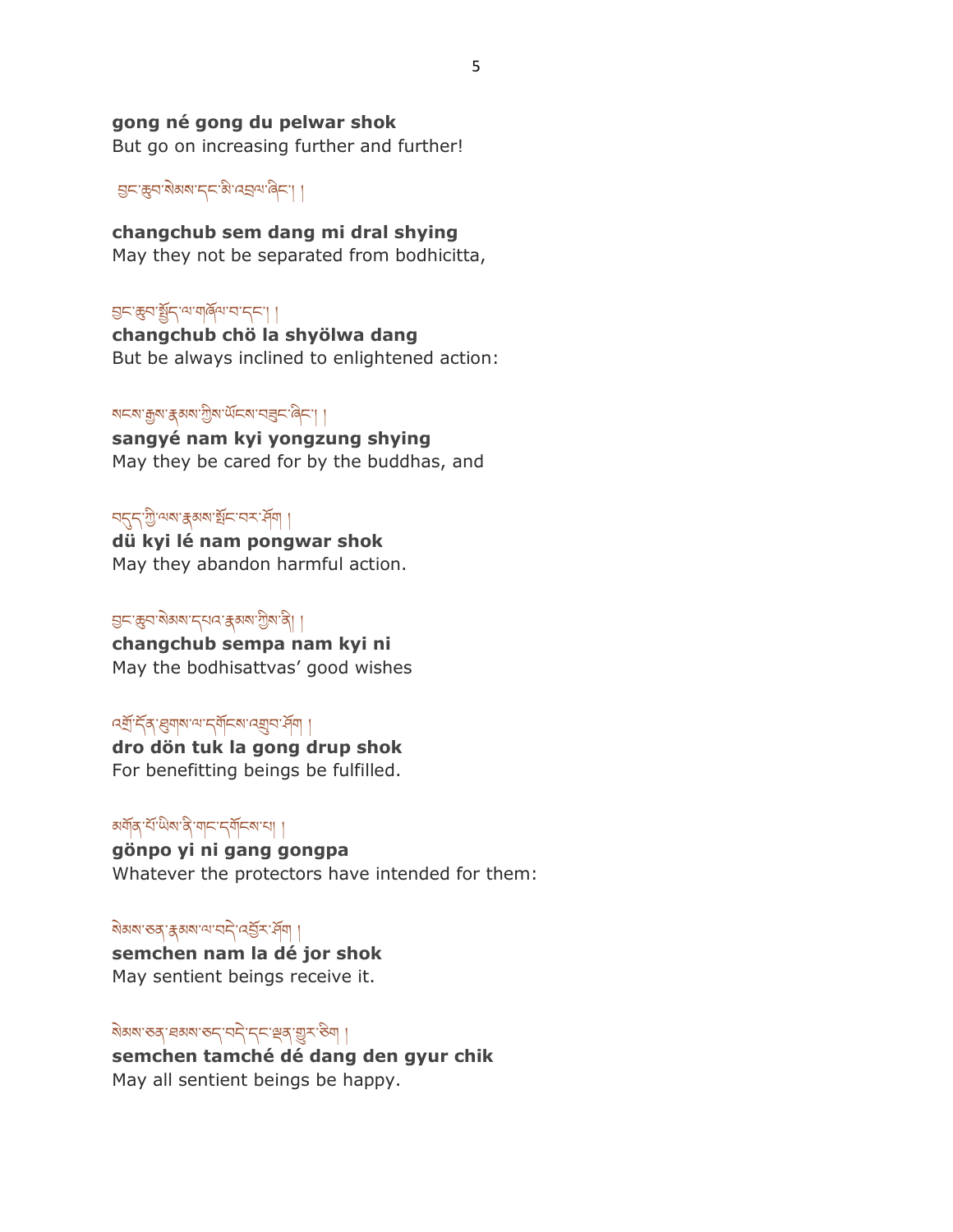# ८८८ देखाँ सबारा रूप है। स्थान के साथ प्राप्त का

**ngendro tamché taktu tongpar shok** May all the lower realms be forever empty.

བྱང་ཆུབ་སེམས་དཔའ་གང་དག་སར་བཞུགས་པ། །

**changchub sempa gang dak sar shyukpa** May the aspirations of all the bodhisattvas

ন্বি'ন্মা'শ্যুৰ'খ্ট্য'ষ্ক্ৰৰ্'শুৰু'বস্থাৰ'ব্দ্ৰ' মি

**dé dak kun gyi mönlam drubpar shok** Of the various bhūmis be fulfilled!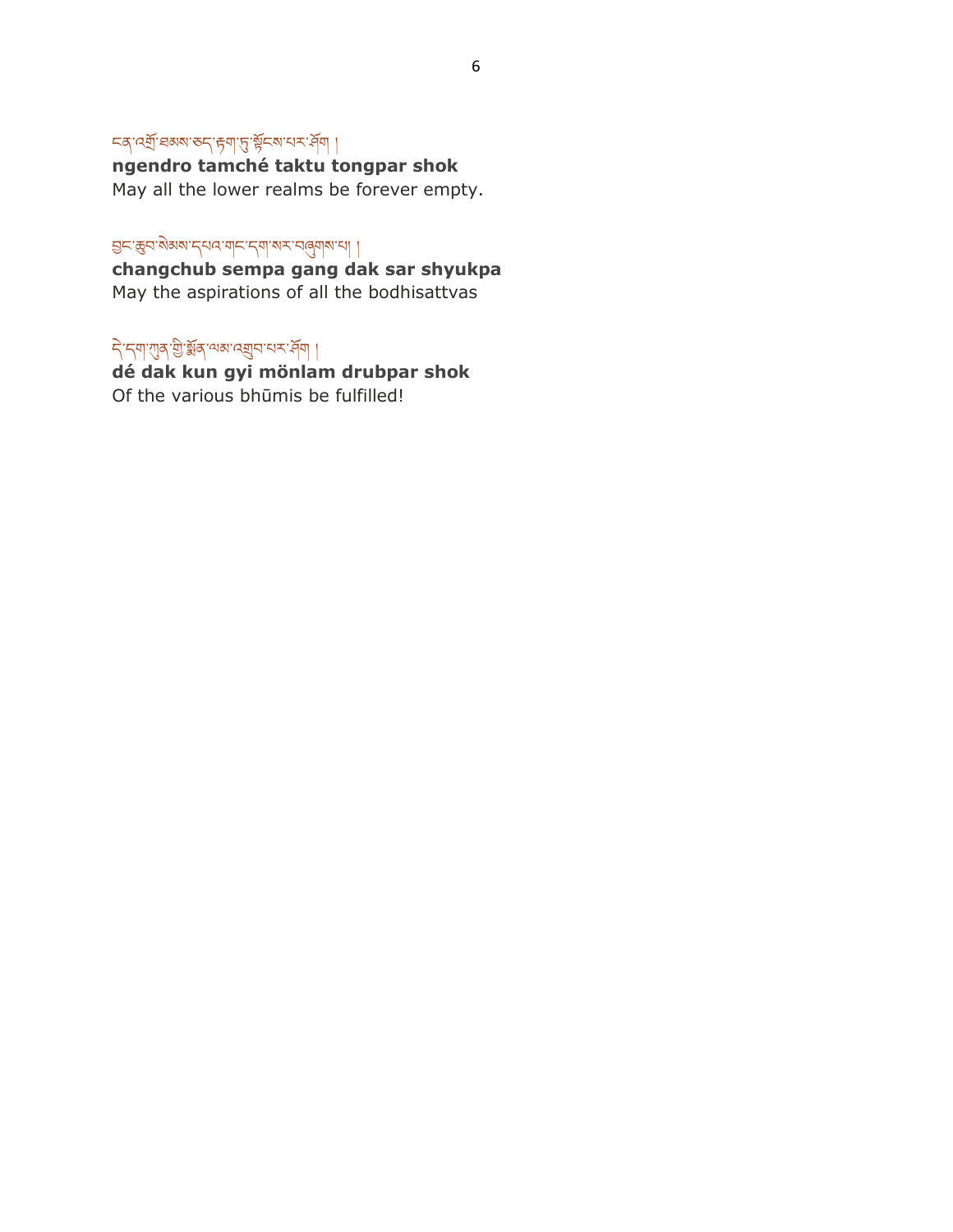্জ্ঞ। দ্দিউ' অুস' অৰাণ বহী দানুৱা এন বিভিন্ন Daily Confession (from the Vajrapañjara Tantra) *from the Words of the Buddha*

ন্দৰ্শৰ অৰ্ক্তবা বাৰ্মুৰ অসমৰ বিদ্যালয় কৰি ।

**könchok sum la dak kyab chi** In the Three Jewels, I take refuge.

ষ্ট্ৰ্মান'ঘৰমম'ৰুন্'মঁ'মঁহ'ন্মনমাৰী |

**dikpa tamché sosor shak** All my misdeeds, each and every one, I confess.

### འགྡོ་བའི་དགེ་ལ་རེས་ཡི་རངས། །

**drowé gé la jé yi rang** In the virtues of all beings, I rejoice.

### থনম'ক্সুম'গ্ৰন'ঙ্কুন'থিন'গ্ৰীম'শ্ৰন'। ।

**sangye changchub yi kyi zung** Buddhahood and awakening, I hold in mind.

#### ষ্মহা কুম'ৰ্ক্স' বৃহ'ৰ্ক্ট বাম' মৰ্ক্ট বা

**sangye chö dang tsok chok la** In the Buddha, the Dharma and Supreme Assembly

### བྱང་ཆུབ་བར་དུ་སྐྱབས་སུ་མཆི། །

**changchub bardu kyab su chi** I take refuge until I attain enlightenment.

# <u> रहणबुबार्ड्स्डिया ।</u>

**rangshyen dön ni rab drub chir** In order to accomplish my own and others' aims,

### བྱང་ཆུབ་སེམས་ནི་བསྐྱེད་པར་བགི། །

**changchub sem ni kyepar gyi** I generate bodhicitta, the spirit of awakening.